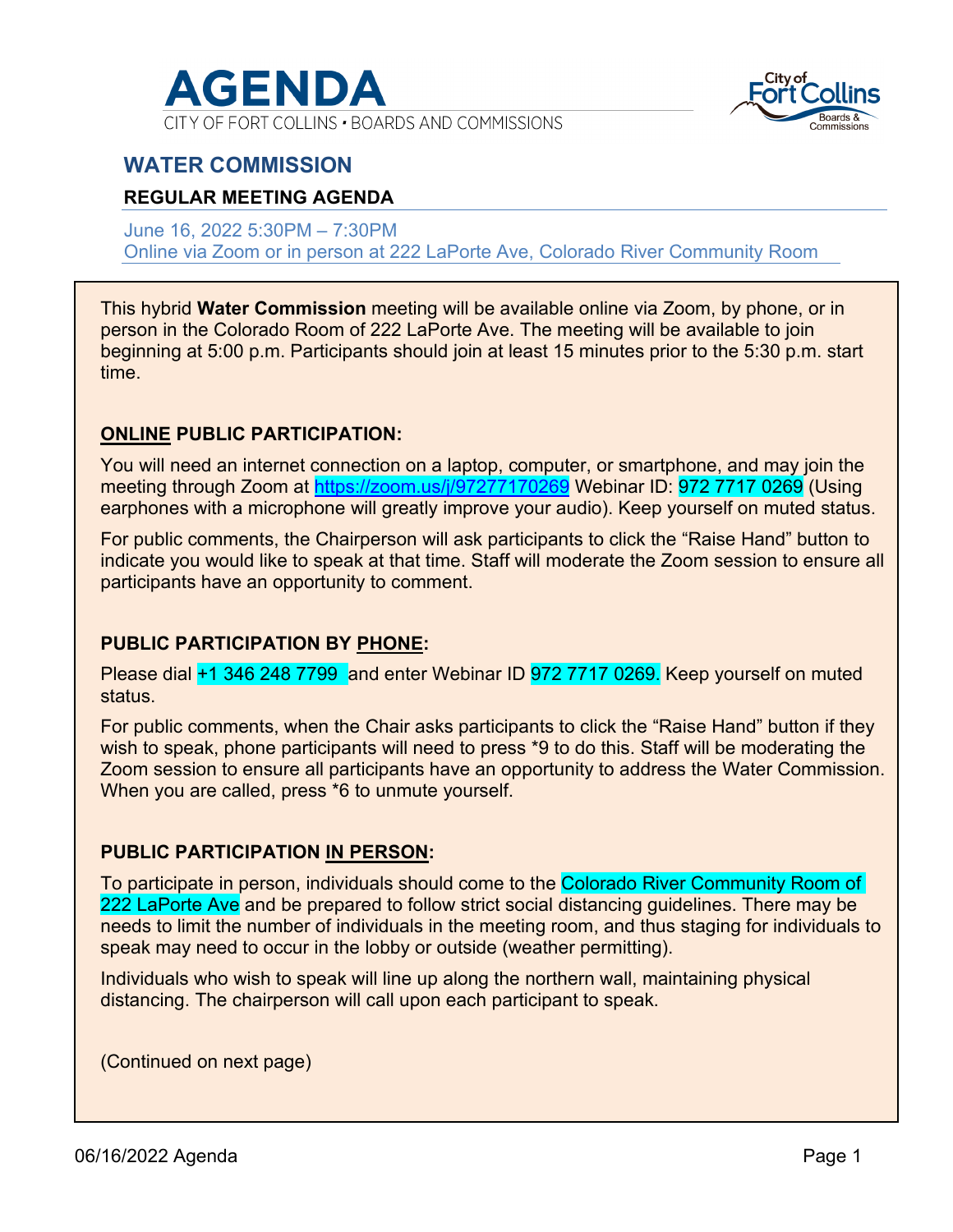

CITY OF FORT COLLINS . BOARDS AND COMMISSIONS



## **WATER COMMISSION**

## **REGULAR MEETING AGENDA**

June 16, 2022, 5:30PM – 7:30PM Online via Zoom or in person at 222 LaPorte Ave, Colorado River Community Room

**Documents to Share:** Any document or presentation a member of the public wishes to provide to the Water Commission for its consideration must be emailed to [JSong@fcgov.com](mailto:JSong@fcgov.com) at least 24 hours before the meeting.

**Provide Comments via Email:** Individuals who are uncomfortable or unable to access the Zoom platform or participate by phone are encouraged to participate by emailing comments to [JSong@fcgov.com](mailto:KaMartinez@fcgov.com) at least 24 hours prior to the meeting. If your comments are specific to any of the discussion items on the agenda, please indicate that in the subject line of your email. Staff will ensure your comments are provided to the Water Commission.

**Documents to Share:** If residents wish to share a document or presentation, Staff Liaison Jason Graham's administrative professional needs to receive those materials via the above email address at least 24 hours before the meeting.

Individuals uncomfortable or unable to access the Zoom platform or unable to participate by phone are encouraged to participate by emailing general public comments you may have to [JSong@fcgov.com.](mailto:JSong@fcgov.com) The Interim Staff Liaison's administrative professional will ensure the Water Commission receives your comments. If you have specific comments on any of the discussion items scheduled, please make that clear in the subject line of the email and send 24 hours prior to the meeting.

- **1. CALL TO ORDER**
- **2. ROLL CALL**
- **3. AGENDA REVIEW**
- **4. COMMUNITY PARTICIPATION** (3 MINUTES PER INDIVIDUAL)
- **5. APPROVAL OF MINUTES:** MAY 19, 2022
- **6. UNFINISHED BUSINESS**  NONE

(Continued on next page)